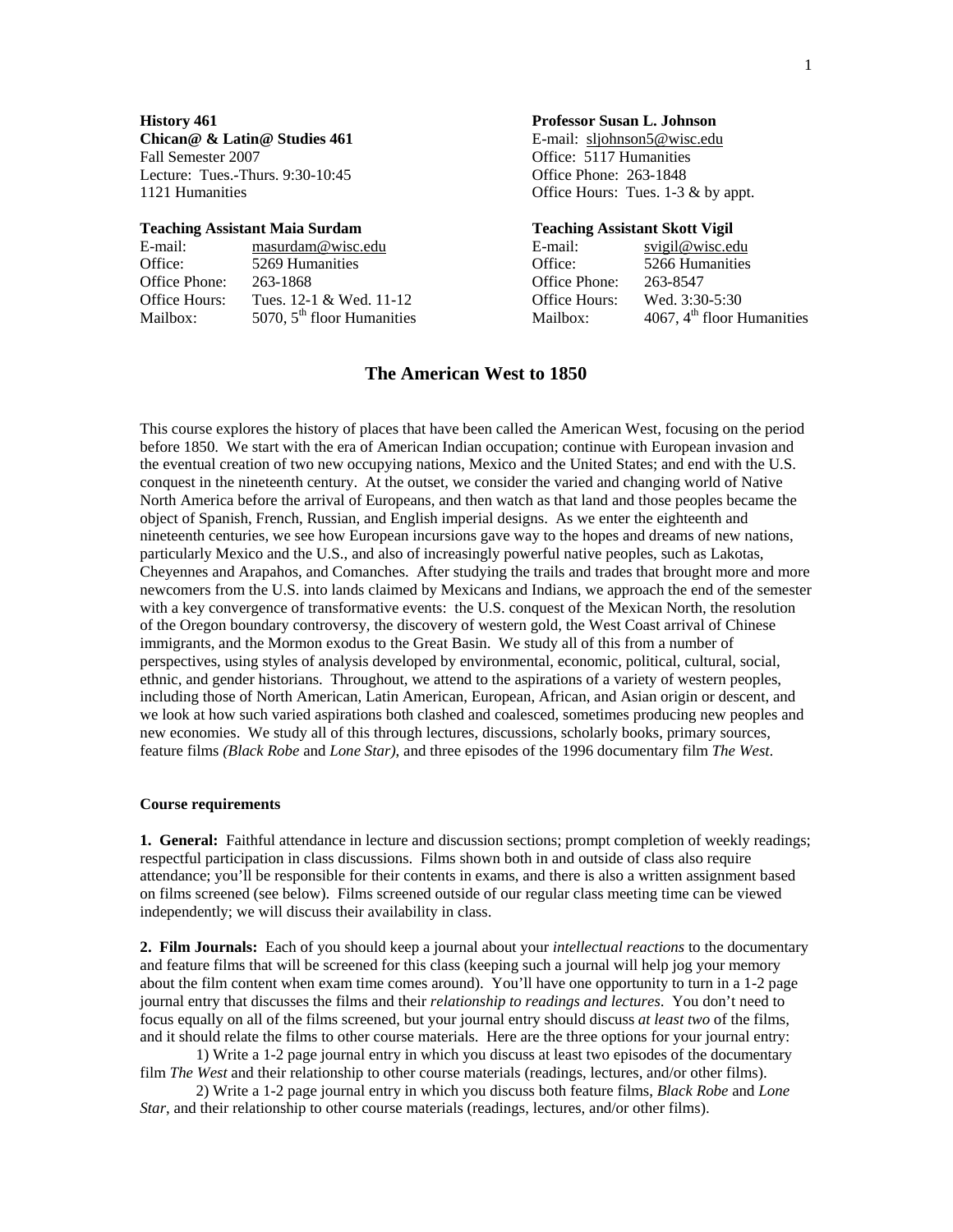3) Write a 1-2 page journal entry in which you discuss at least one of the episodes of the documentary film *The West* and one of the two feature films, *Black Robe* or *Lone Star,* and their relationship to other course materials (readings, lectures, and/or other films).

Your film journal entry is due on at the beginning of lecture on Thurs. Dec. 13.It can be computer-generated or handwritten. It won't be graded, but it will be marked using  $a +$ ,  $\checkmark$ ,  $\checkmark$ , system, and this mark will be used to help determine your course participation grade.

**3. Papers:** You'll write two papers for this class, a brief 2-page paper on assigned primary sources, and a longer 5-page paper on one of the three single-author books assigned. Both papers are designed to give you hands-on experience with the building blocks of history, that is, original primary source materials.

**a. First paper:** Two pages, double-spaced. This paper will give you a chance to consider in depth some of the primary source readings from The West in the History of the Nation, those reprinted in chap. 1, "Cultures in Conflict: First Encounters," chap. 2, "Colonization: Religion and Economy in Frontier Regions," and chap. 3, "The Late Seventeenth Century: Rebellion on Two Frontiers." You'll choose at least two of the primary sources from any of these chapters and analyze the different points of view of the Spanish and/or French and/or English conquest and Native responses represented by each. Your paper will be due at the beginning of lecture on Tues. Sept. 25.Papers must be computer-generated, double-spaced, with standard one-inch margins. Late papers will be accepted without penalty only if you negotiate an alternative due date with your teaching assistant at least *48 hours prior to the due date* specified here. Otherwise, late papers will drop by one-half of a grade for each day that they are late.

**b. Second paper:** Five pages, double-spaced. You'll receive detailed guidelines for this paper early in the semester. This paper will be written individually, but there will be teamwork involved in your initial research. For this paper, you'll use as your starting point one of the three single-author books assigned to the class as a whole: White, The Middle Ground; Reséndez, Changing National Identities; or Johnson, Roaring Camp. We'd like to have roughly equal numbers of students writing on each of these books. So during the second week of class, we'll ask you to designate your top two book choices, and then we'll divide the class into three similarly sized groups, each one assigned to a different book. We'll make every effort to assign you one of the two books you've chosen. The three mega-groups (each assigned one of the three books) will have time in class to organize themselves into smaller research teams (we suggest 2-4 students on each team). Each research team will then plan a research strategy for identifying primary source materials relevant to the book assigned. These primary sources should be found in libraries on campus. (Note that on [xxxx], we will have a librarian come to teach us how to find such materials.) The research teams from each mega-group will report on the primary sources they've found during the class period in which we will be discussing the book assigned to that mega-group (Middle Ground, Thurs. Oct. 4; Reséndez, Changing National Identities, Thurs. Nov. 8; Roaring Camp, Thurs. Dec. 6). Meanwhile, each individual should be deciding on one or two of the primary sources identified to use in the preparation of his or her individual paper. The actual paper, then, will be both a review of the book and an exploration of how the author uses primary sources to make a historical argument. You'll use the source(s) you've chosen to demonstrate in detail how the author makes use of primary materials. Your paper will be due at the beginning of lecture a week after the book you've read is discussed in class (Middle Ground, Thurs. Oct. 11; Reséndez, Changing National Identities, Thurs. Nov. 15; Roaring Camp, Thurs. Dec. 13). Papers must be computer-generated, double-spaced, with standard one-inch margins. Late papers will be accepted without penalty only if you negotiate an alternative due date with your teaching assistant at least *48 hours prior to the due date* specified here. Otherwise, late papers will drop by one-half of a grade for each day that they are late.

**4. Exams:** There will be two take-home essay exams, a Midterm and a Final. We will not give out exam questions prior to the dates specified here under any circumstances. The Midterm questions will be handed out at the end of lecture on Thurs. Oct. 11, and your answers must be handed in at the beginning of lecture on Thurs. Oct. 18. There will be no lecture on Tues. Oct. 16, but the professor and teaching assistants will be available in the classroom to answer any questions you may have about the Midterm. The Final questions will be handed in lecture on Thurs. Dec. 13, and your answers must be handed in between 5:05 and 7:05 p.m. on Wed. Dec. 19--that is, during the regularly scheduled final exam period for this course. There will be no formal lecture on Thurs. Dec. 13, but after a brief course wrap-up, you'll be given time to review the exam questions and then the professor and teaching assistants will be available in the classroom to answer any questions you may have about the Final. Midterm and Final exams must be computer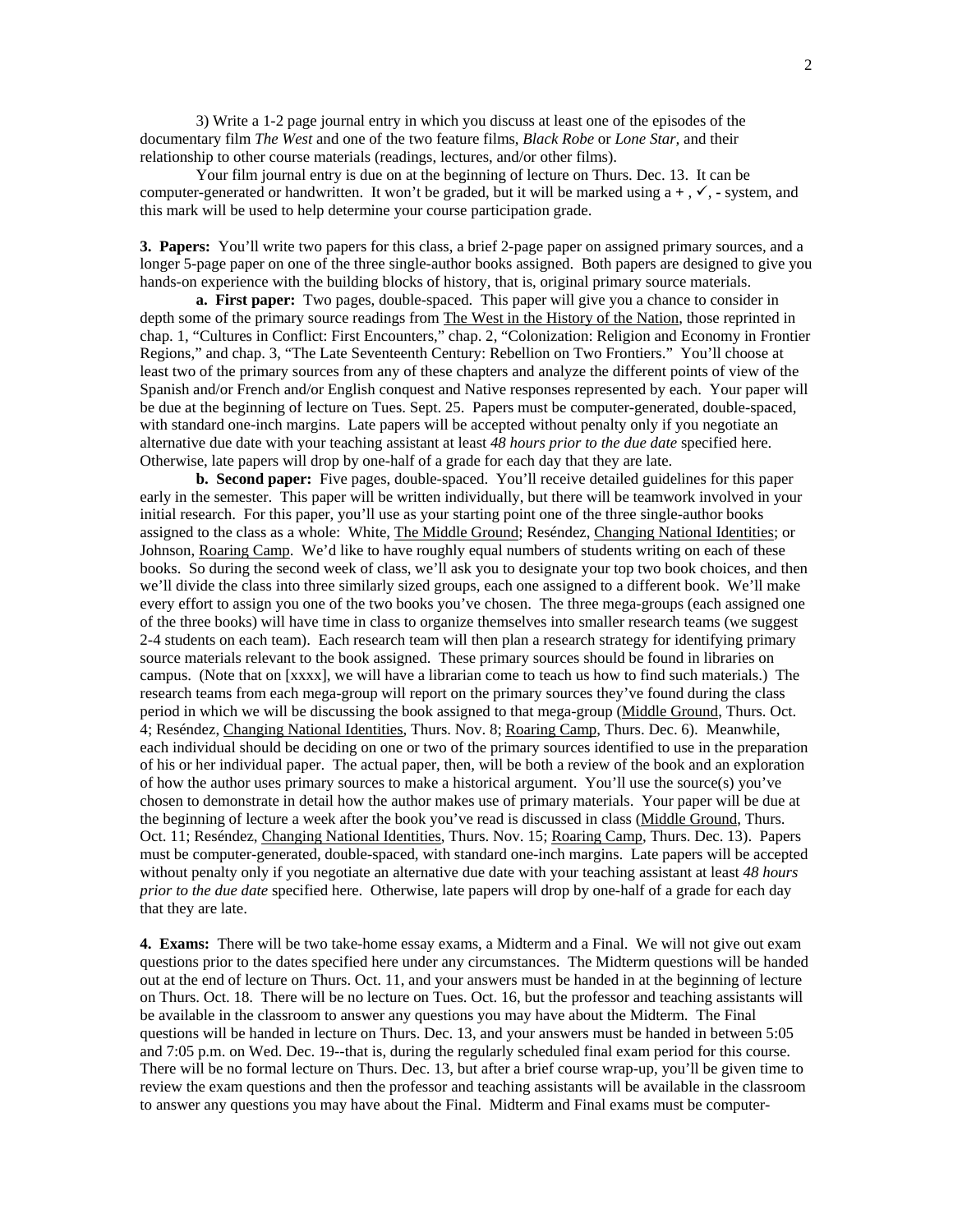generated, double-spaced, with standard one-inch margins, and they may not exceed the page limits established. You are to work individually and independently on these exams; evidence of collaboration, plagiarism, or other academic dishonesty will result in automatic failure. *Late exams will not be accepted* (no exceptions made for computer difficulties or transportation problems).

#### **Grades**

Your final grade will be determined using the following formula:

| 20% |
|-----|
| 10% |
| 25% |
| 20% |
| 25% |
|     |

From time to time, you may be given the chance to enhance your course participation grade by attending a campus event relevant to the history of the American West and writing up a *one-page response paper that relates that event to course content*. These events will be announced in class and/or over the class email list. If you want extra credit for an event that has not been announced in class or over the class email list, please check with Professor Johnson to make sure that the event that interests you is sufficiently relevant to course content before writing a response paper and turning it in.

## **Readings**

The following four books are required for all students. They are available for purchase at the University Book Store, and are on reserve at College Library in Helen C. White Hall:

- William Deverell and Anne Hyde, eds., *The West in the History of the Nation: A Reader*, Vol. 1, *To 1877* (Boston: Bedford/St. Martin's, 2000).
- Susan Lee Johnson, *Roaring Camp: The Social World of the California Gold Rush* (New York: W.W. Norton, 2000).
- Andrés Reséndez, *Changing National Identities at the Frontier: Texas and New Mexico, 1800-1850* (Cambridge: Cambridge University Press, 2004).
- Richard White, *The Middle Ground: Indians, Empires, and Republics in the Great Lakes Region, 1650- 1815* (Cambridge: Cambridge University Press, 1991).

The following book *isn't required*, but it's *ever-so-highly recommended*. Those of you who purchase it may well find it something you'll be happy to have on your bookshelf for years to come. Still, it's quite expensive, so you might consider either sharing with a classmate or using one of the copies on reserve at College Library. The assignments in this book aren't required, but once you start reading them, you might get hooked. This is no boring compendium of useless facts, but rather a curious collection of brief, readable essays on an extraordinary range of topics written by some of the leading practitioners in the field of western history. Was Daniel Boone saint or sinner? What are the roots of contemporary Chicanas and Chicanos? Before Wisconsin was known for cheese, for what was it known (a question for out-of-state students)? Where were the seven cities of gold, or Cíbola? How did Lakota people become known as the Sioux? Where did the Santa Fe Trail begin and end, and who and what traveled along it? Who were the first people of African descent in what we now call the West? Who invented scalping? Who cried on the Trail of Tears? Why were mountain men hooked on beavers? Why does so much of the Midwest look like a checkerboard when you fly over it? Why do so many Mormons live in Utah? Why is Texas so weird? You'll find the answers here:

Howard Lamar, ed., *The New Encyclopedia of the American West* (New Haven, Conn.: Yale University Press, 1998). [Abbreviated as NEAW in syllabus.]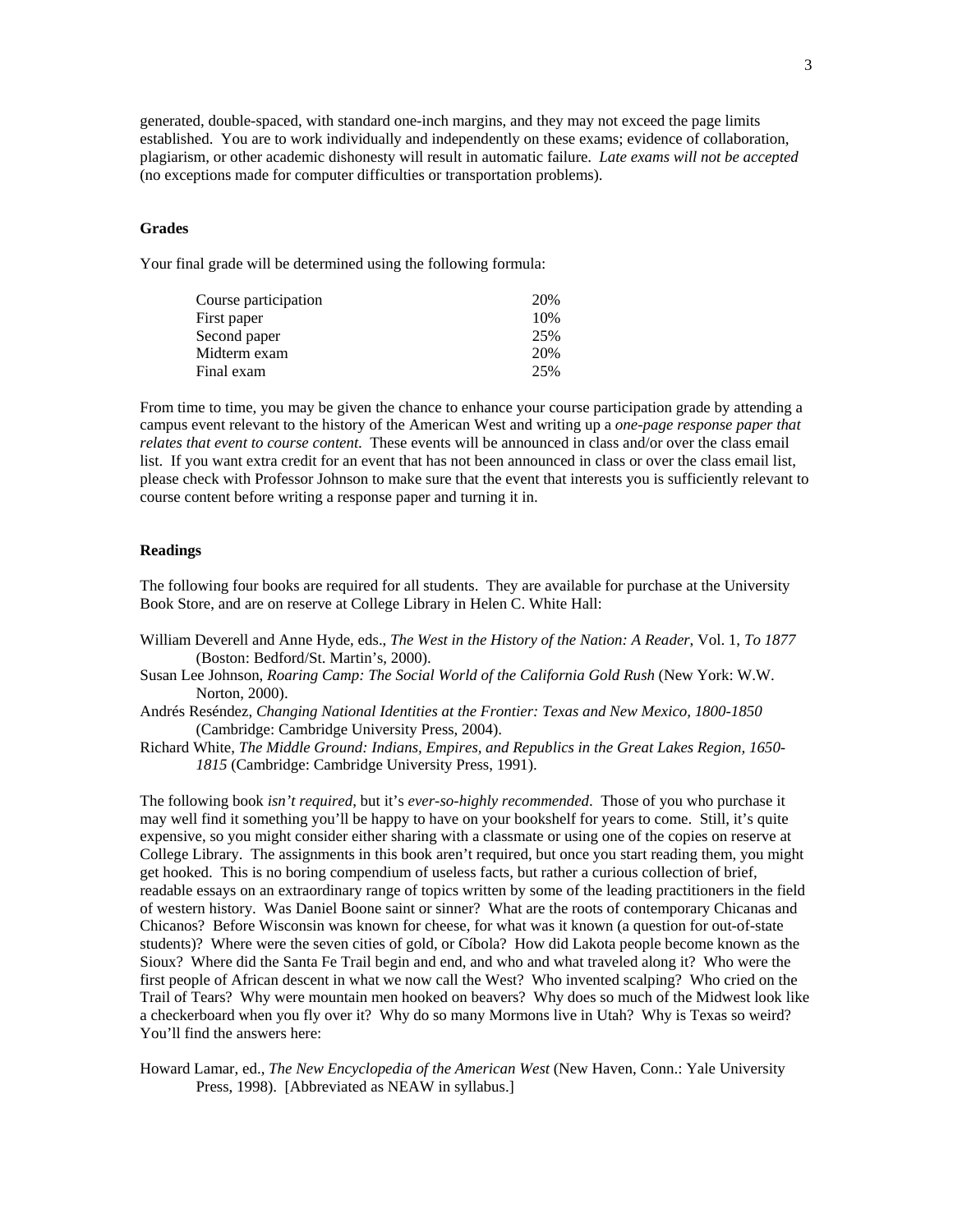## **Calendar and Assignments**

## *Week 1*

| Tues. Sept. 4:  | Course Introduction                                                                                         |
|-----------------|-------------------------------------------------------------------------------------------------------------|
| Thurs. Sept. 6: | Native North America: Concepts                                                                              |
| Reading:        | The West: Intro., pp. xv-xvi, & chaps. $1 \& 2$ , pp. 2-45                                                  |
|                 | NEAW: Physiography of the U.S.; Frontier theory; Turner, Frederick Jackson; western<br>history, $1970s-90s$ |

#### *Week 2*

| Tues. Sept. 11:  | Native North America: Peoples and Places                   |
|------------------|------------------------------------------------------------|
| Thurs. Sept. 13: | <b>Imperial Designs</b>                                    |
| Reading:         | Middle Ground, Intro., pp. ix-xvi, & chaps. 1-3, pp. 1-141 |
|                  | NEW THIS THE COLLECT CAO                                   |

NEAW: Indian languages; Indians of California, of Texas, of the Great Basin, of the Great Plains, of the Northwest, of the Southwest; Powhatan; see also entries for various Indian peoples, nations, & confederacies, such as Sioux (Dakota, Lakota), Ute, Iroquois Confederacy, "Five Civilized Tribes," Pueblo, Cheyenne & Arapaho, Apache, Navajo, Modoc & Klamath; Exploration, Spanish; Exploration, English; Exploration, French; Exploration, Russian; Cabeza de Vaca; Coronado; DeSoto; Oñate; Cíbola; Acoma Pueblo

## *Week 3*

| Tues. Sept. 18:  | Special library workshop on finding primary sources<br>(held in regular classroom)<br>David Null, Director, University Archives |
|------------------|---------------------------------------------------------------------------------------------------------------------------------|
| Thurs. Sept. 20: | Spanish Colonies and Indian Peoples: New Mexico                                                                                 |
|                  | Tues. evening: special screening of the film "Black Robe," TBA                                                                  |
| Reading:         | Middle Ground, chaps. 4-6, pp. 142-268                                                                                          |

The West: chap. 3, pp. 46-65

NEAW: New Mexico (thru Spanish period); Santa Fe (thru Spanish period); Indiancaptivity narratives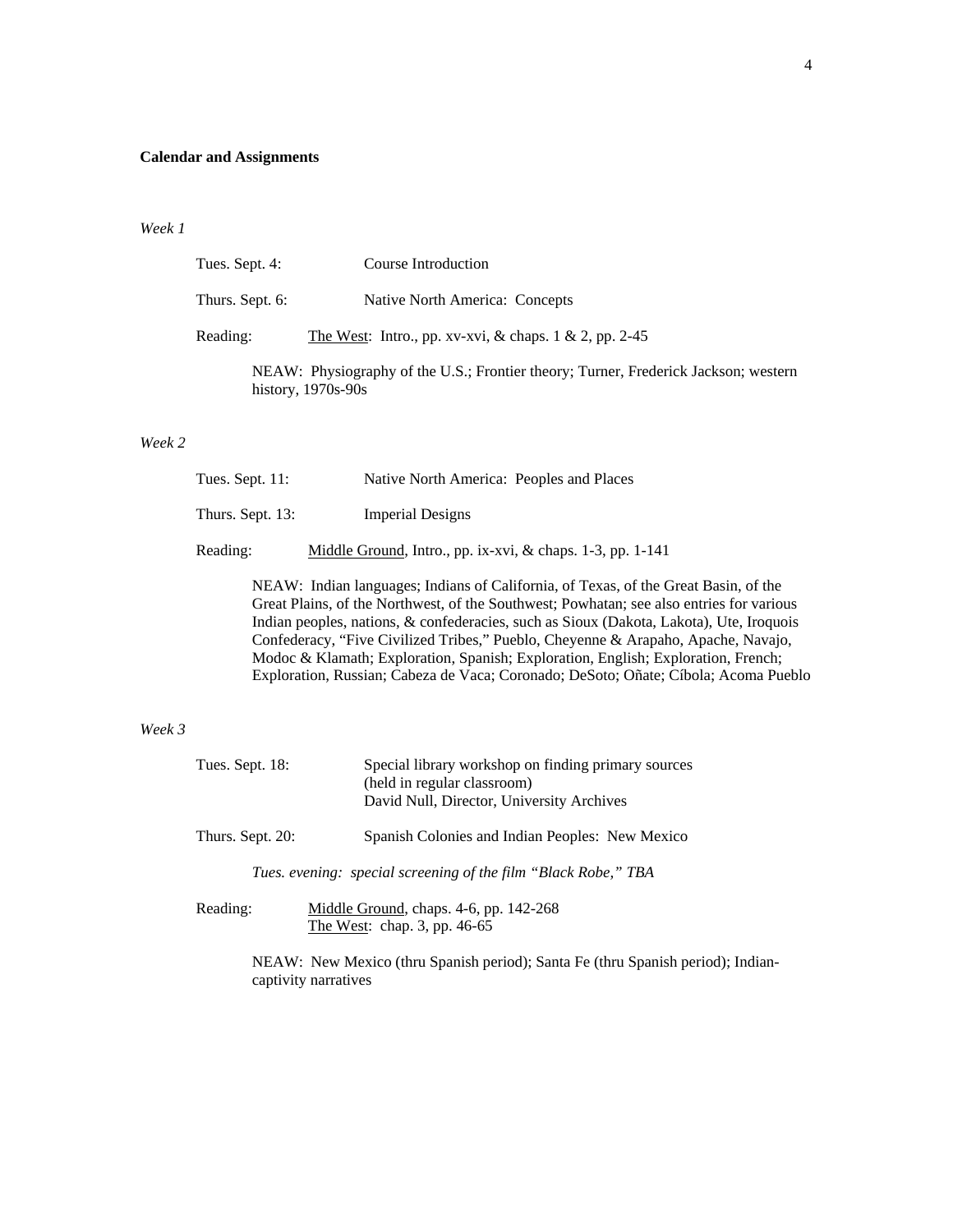| Tues. Sept. 25:  | Spanish Colonies and Indian Peoples: Texas and California<br>First paper due in lecture                                                                                                                                                                                                                     |
|------------------|-------------------------------------------------------------------------------------------------------------------------------------------------------------------------------------------------------------------------------------------------------------------------------------------------------------|
| Thurs. Sept. 27: | Film, <i>The West</i> , part 1, <i>The People</i>                                                                                                                                                                                                                                                           |
| Reading:         | Middle Ground, chaps. 7-9, pp. 269-412<br>The West: chap. 4, pp. 66-87                                                                                                                                                                                                                                      |
|                  | NEAW: Texas (thru the Spanish period); San Antonio; San Francisco de las Tejas;<br>Alamo (thru 1793); California (thru the Spanish period); Serra; missions, California<br>. In the contract of the state of the state $\Lambda$ . Also the contract $\mathbf{E}$ is a second contract of $A$ is a state of |

Alamo (thru 1793); California (thru the Spanish period); Serra; missions, California (read entries for missions that interest you); Alaska, thru European explorers and the rise of Russian Alaska; Baranov; Roman Catholic missionaries, thru the borderlands of New France & New Spain; Boone; Kentucky, settlement of; Kentucky frontier stations; Indian-white relations, British Indian policy, 1763-75; Pontiac's Rebellion

## *Week 5*

| Tues. Oct. 2:  | Empires in the Woods                                                                   |
|----------------|----------------------------------------------------------------------------------------|
| Thurs. Oct. 4: | discussion of The Middle Ground                                                        |
| Reading:       | Middle Ground, chaps. $10-11$ & Epilogue, pp. 413-523<br>The West, chap. 5, pp. 88-109 |
|                |                                                                                        |

NEAW: land policy in the colonies (1607-1775); King Philip's War; Bacon's Rebellion; French heritage; Mississippi Valley, French & Spanish periods; St. Louis; Laclède; Chouteau; Chouteau family; New Orleans; Vial; fur trade, in the colonies; Hudson's Bay Co.; beaver; Tecumseh; Tenskwatawa

## *Week 6*

| Tues. Oct. $9:$    | Pushing into the Plains                                                                    |
|--------------------|--------------------------------------------------------------------------------------------|
| Thurs. Oct. $11$ : | Wars of Empire<br>Middle Ground papers due in lecture<br>MIDTERM EXAM QUESTIONS HANDED OUT |

Reading: The West, chap. 6, pp. 110-27

NEAW: horse; buffalo; Sioux (Lakota, Dakota); Cheyenne & Arapaho; Comanche; Colonial wars

## *Week 7*

| Tues. Oct. 16:  | work on exams; professor and TAs<br>available in classroom for consultation |
|-----------------|-----------------------------------------------------------------------------|
| Thurs. Oct. 18: | New Nations: United States<br>MIDTERM EXAM DUE IN LECTURE                   |

NOTE: *no discussion section meetings on Tues. & Wed., Oct. 16 & 17*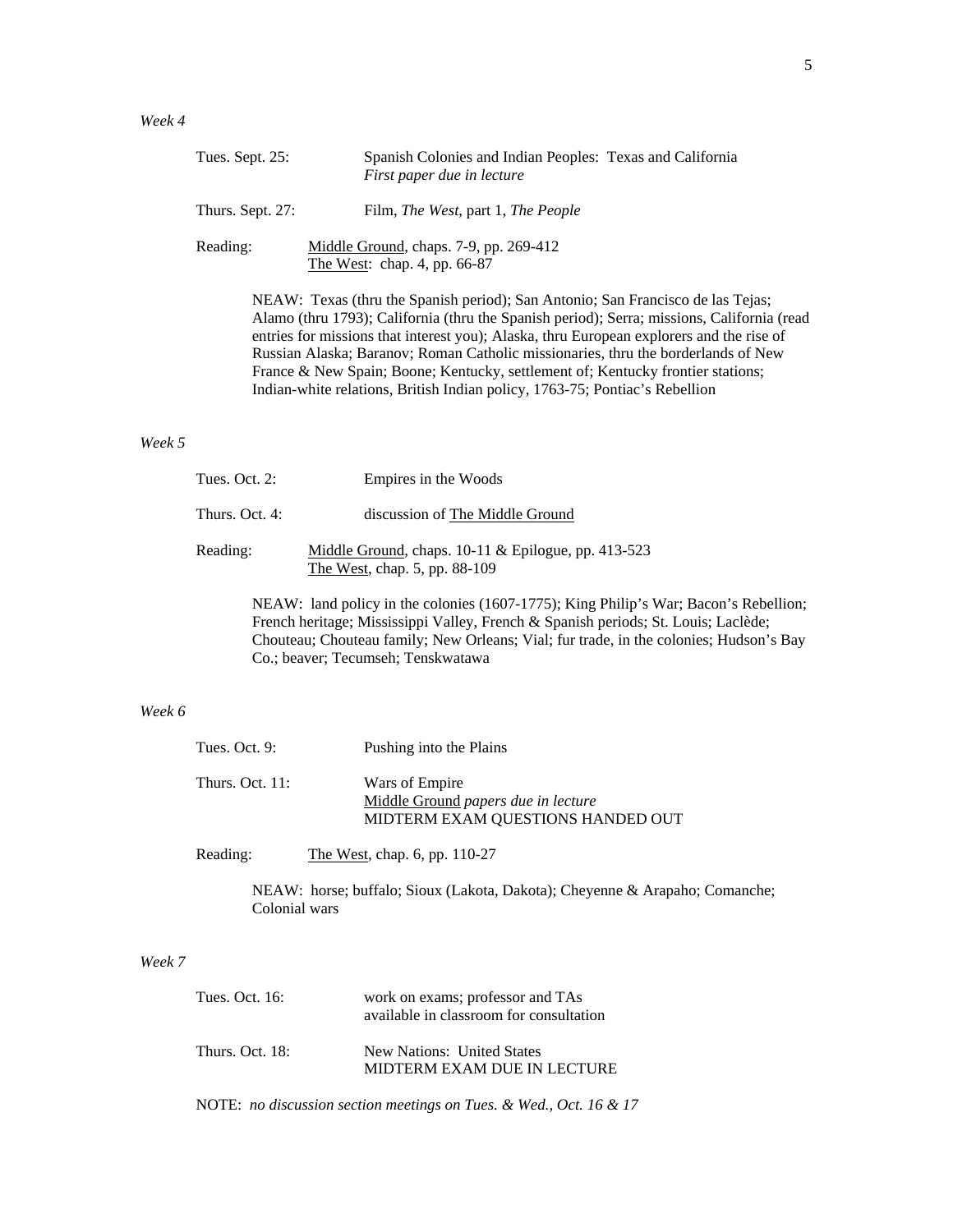| Tues. Oct. 23:                                                                                                                                                                                                                                                                                                                                                                                                                                                                                                                                                                    | New Nations: Mexico                                                                            |
|-----------------------------------------------------------------------------------------------------------------------------------------------------------------------------------------------------------------------------------------------------------------------------------------------------------------------------------------------------------------------------------------------------------------------------------------------------------------------------------------------------------------------------------------------------------------------------------|------------------------------------------------------------------------------------------------|
| Thurs. Oct. $25$ :                                                                                                                                                                                                                                                                                                                                                                                                                                                                                                                                                                | The Science of Conquest: Exploration                                                           |
| Reading:                                                                                                                                                                                                                                                                                                                                                                                                                                                                                                                                                                          | Changing National Identities, Intro. & chaps. 1-2, pp. 1-92<br>The West, chap. 7-8, pp. 128-75 |
| NEAW: land policy, 1780-1860 (thru 1850); U.S. Indian policy, 1775-1860 (to 1820s);<br>Northwest Ordinance; territorial system; Whiskey Rebellion; Missouri Compromise;<br>frontier life to 1850; Adams-Onís Treaty; New Mexico (thru the Mexican period); Texas<br>(thru the Mexican period); Austin, Moses; Austin, Stephen; empresario system;<br>Fredonian Rebellion; California (thru the Mexican period); Anza; Exploration, U.S.;<br>Lewis; Clark; Lewis & Clark Expedition; Charbonneau; Sacagewea; Pike; Long,<br>Stephen; Louisiana Purchase; Fremont, Jessie & John C. |                                                                                                |

## *Week 9*

| Tues. Oct. 30: | The Business of Conquest: Trade                                                       |
|----------------|---------------------------------------------------------------------------------------|
| Thurs. Nov. 1: | Engines of Conquest: Farms, Factories, Plantations                                    |
| Reading:       | Changing National Identities, chaps. 3-6, pp. 93-196<br>The West, chap. 9, pp. 176-97 |

NEAW: fur trade, in the U.S.; trappers; North West Co.; McLaughlin, John; American Fur Co.; Astor; Missouri Fur Co.; Lisa; Ashley; Rocky Mountain Fur Co.; Smith, Jedediah; California rancho system; Bryant, Sturgis & Co.; Dana; Santa Fe and Chihuahua Trail; Alvarez; Becknell; Gregg; Bent brothers; Bent's Fort; Carson; canal era; agricultural expansion; cotton culture; cotton production, the antebellum years; transportation on the Mississippi R. system; Martínez, Antonio José; Armijo; Magoffin; Texas Revolution; U.S. Indian policy, 1775-1860 (from 1820s); Cherokee Indians; Black Hawk; Black Hawk War

#### *Week 10*

| Tues. Nov. $6$ : | Film, The West, part 2, Empire Upon the Trails                                                                                     |
|------------------|------------------------------------------------------------------------------------------------------------------------------------|
| Thurs. Nov. 8:   | discussion of Changing National Identities                                                                                         |
| Reading:         | Changing National Identities, chaps. 7-8 & Conclusion, pp. 197-271<br>The West, chap. 10, pp. 198-219, & chap. 12, pp. 240-51 only |

NEAW: African Americans on the frontier (to 1850); Cayuse Indians; Whitman; Young, Brigham; Latter-Day Saints (thru 1850)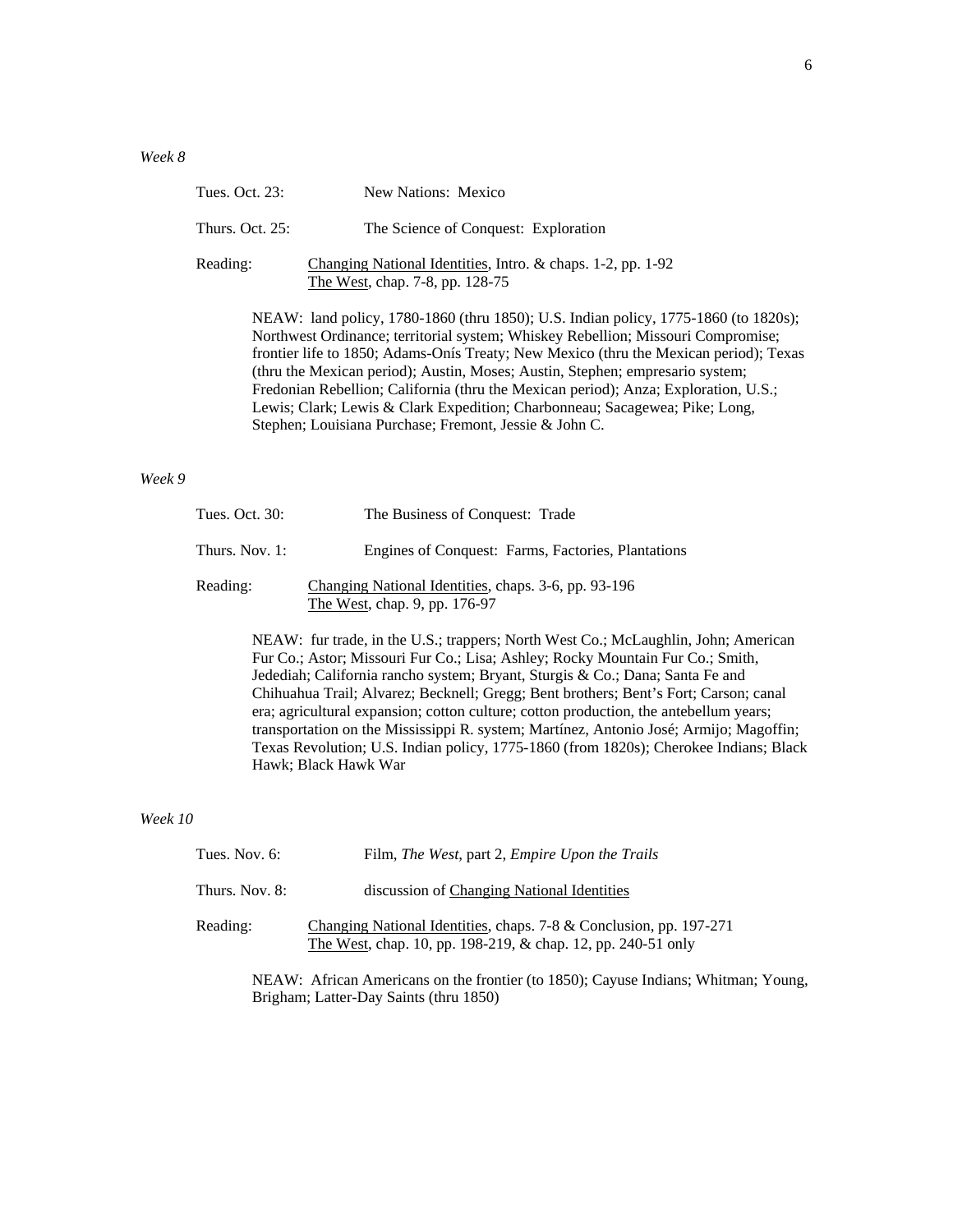|          | Tues. Nov. 13:                                                                                                                                                                                                                                                                                                                                                                                                                                           | Manifest Design: The Mexican North                                                        |
|----------|----------------------------------------------------------------------------------------------------------------------------------------------------------------------------------------------------------------------------------------------------------------------------------------------------------------------------------------------------------------------------------------------------------------------------------------------------------|-------------------------------------------------------------------------------------------|
|          | Thurs. Nov. 15:                                                                                                                                                                                                                                                                                                                                                                                                                                          | Manifest Design: The Oregon Country<br>Changing National Identities papers due in lecture |
| Reading: |                                                                                                                                                                                                                                                                                                                                                                                                                                                          | Roaring Camp, Prologue & chap. 1, pp. 23-95<br>The West, chap. 11, pp. 220-39             |
|          | NEAW: Texas (thru 1850); Bowie; Crockett; Travis; Texas annexation; Bear Flag<br>Rebellion; Mexican War; Santa Anna; Houston, Samuel; Kearny; Guadalupe Hidalgo,<br>Treaty of; Gadsden Purchase; Mexican Americans; Oregon (to 1850); Oregon<br>Controversy; Kelley, Hall Jackson; Wyeth, Nathaniel; Walker, William; Lee, Jason; De<br>Smet; Roman Catholic missionaries, U.S. thru 1875; Benton, Thomas Hart (1792-1858);<br>manifest destiny; Murieta |                                                                                           |
| Week 12  |                                                                                                                                                                                                                                                                                                                                                                                                                                                          |                                                                                           |
|          | Tues. Nov. 20:                                                                                                                                                                                                                                                                                                                                                                                                                                           | Trail's End: Santa Fe and Salt Lake                                                       |
|          | Thurs. Nov. 22:                                                                                                                                                                                                                                                                                                                                                                                                                                          | Thanksgiving, no class                                                                    |
| Reading: |                                                                                                                                                                                                                                                                                                                                                                                                                                                          | Roaring Camp, chaps. 2-3, pp. 97-183                                                      |
|          |                                                                                                                                                                                                                                                                                                                                                                                                                                                          | NEAW: Santa Fe (thru 1850); Mormon Trail; Salt Lake City (thru 1850); Deseret             |

# *Week 13*

| Tues. Nov. $27$ : | Trail's End: Willamette Valley and Sutter's Fort                          |
|-------------------|---------------------------------------------------------------------------|
| Thurs. Nov. $29:$ | A Pacific World                                                           |
| Reading:          | Roaring Camp, chap. 4, pp. 185-234<br>The West, chap. 12, pp. 251-65 only |

NEAW: Oregon Trail; Willamette River; California Trail; California (thru 1850); Sutter; Marsh; American River; gold & silver rushes; gold towns in California; Wilmot Proviso; Compromise of 1850; China trade; Hawaii (thru 1850)

# *Week 14*

| Tues. Dec. 4:  | Film, <i>The West</i> , part 3, <i>Speck of the Future</i>     |
|----------------|----------------------------------------------------------------|
| Thurs. Dec. 6: | discussion of Roaring Camp                                     |
|                | Thurs. evening: special screening of the film "Lone Star," TBA |
| Reading:       | Roaring Camp, chaps. 5-6 & Epilogue, pp. 235-344               |

in western history

NEAW: Chinese immigration (early years); women in western history; men & manhood